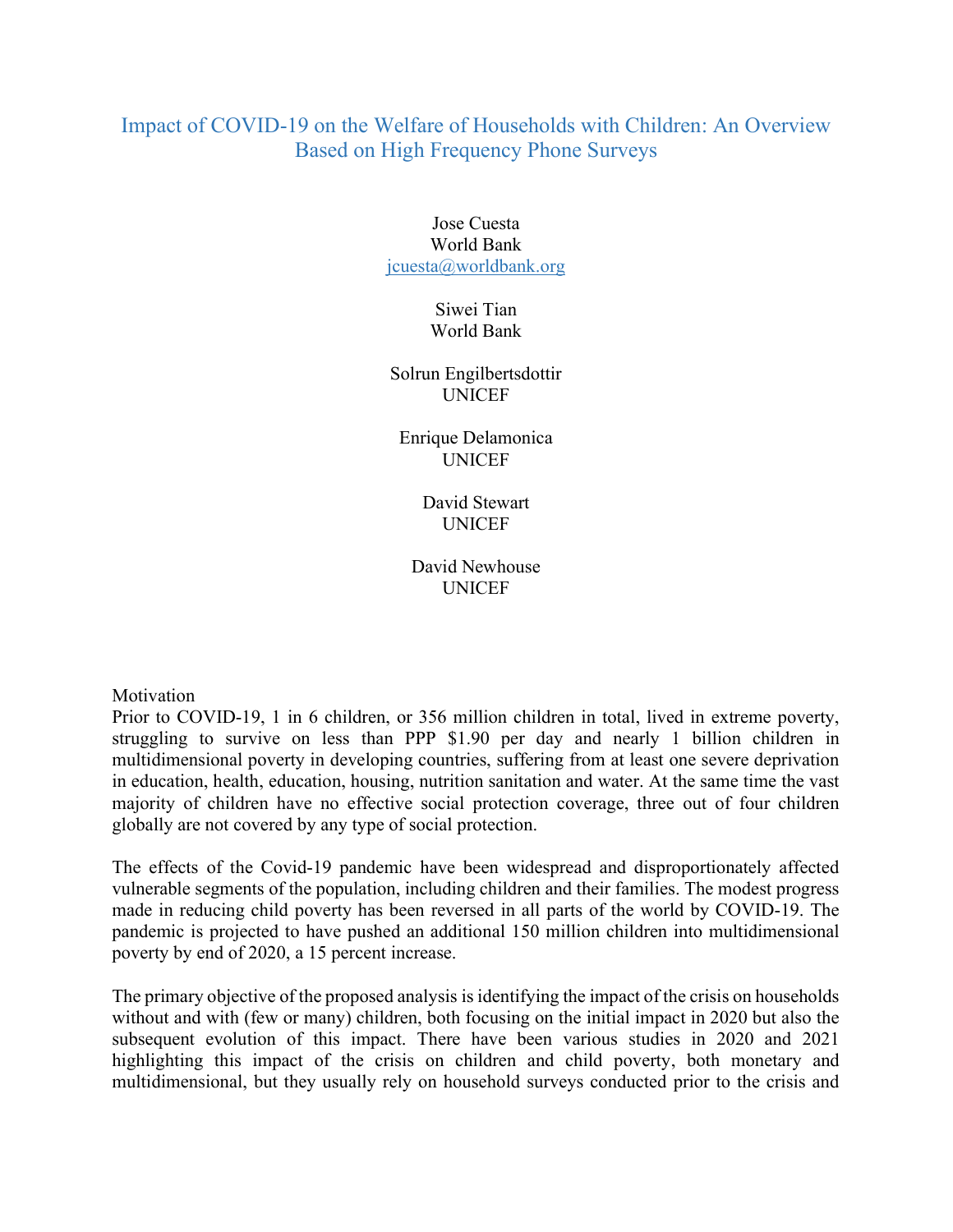using these surveys for various projections and simulations, based on multiple assumptions of the duration and severity of the crisis.

In this paper we analyze the initial impact of the crisis (with survey data collected during the period April to September 2020) as well as the subsequent evolution of the impact of the crisis with survey data collected during the period October 2020 to May 2021. We focus on the following harmonized key indicators of children's welfare covering both their individual conditions as well as those of the household they live : (i) Income loss and job loss; (ii) Food insecurity; (iii) Social protection programs; and (iv) Education. These measures are compared between households without children and households with children (which we further categorize as households with one or two children as households with few children, and three or more children, as households with many children). Moreover, the analysis of the evolution of the impact of the crisis explores the difference in the pace of the recovery between households with and without children.

## Data

To analyze the impact of the crisis on children's welfare, in particular children in poverty, we used data from the High Frequency Phone Survey implemented or supported by the World Bank since the beginning of the Covid-19 pandemic. The field work of these data typically took 1-2 months starting from April to September 2020. The collected data are harmonized by the World Bank and included in the Covid-19 Household Monitoring Dashboard, which included 143 harmonized indicators on 16 topics for 72 countries as of December 2021. Out of the 72 countries in the dashboard, 35 countries have the necessary information on the number of children in a household – 20 countries from Sub-Saharan Africa, 6 countries from Europe and Central Asia, 6 countries from East Asia and Pacific, 2 countries from Middle East and North Africa, and one country from Latin America. These countries account for a combined population of approximately 1.21 billion people.

#### Methods

We analyze the initial impact of Covid-19 by conducting summary statistics on key indicators of interests using the first round of data collected in our sample of 35 countries. To check the robustness of the results, we also introduce a logit regression model to separate the impact of the crisis on households with children from the impact of the crisis on poor households, since they are usually highly correlated. Controlling for predetermined welfare proxies including the level of education of the respondent, urban/rural location, and state/province, we check the robustness of findings by looking at the margin value by number of children in the household.

To analyze the evolution of the impact of Covid-19, we account for the different time frame in terms of data collection and the evolution of pandemic in each country. Thus, we used the Oxford Covid-19 Government Response Stringency Index to determine the peak month of Covid-19 pandemic in 2020 and organize waves of available surveys according to quarters after the peak month. The goal of the analysis is to investigate trends in income loss, employment, food insecurity, and social protection as the pandemic evolves. We examine the margins of the coefficients for households with different number of children, across quarters after the peak month.